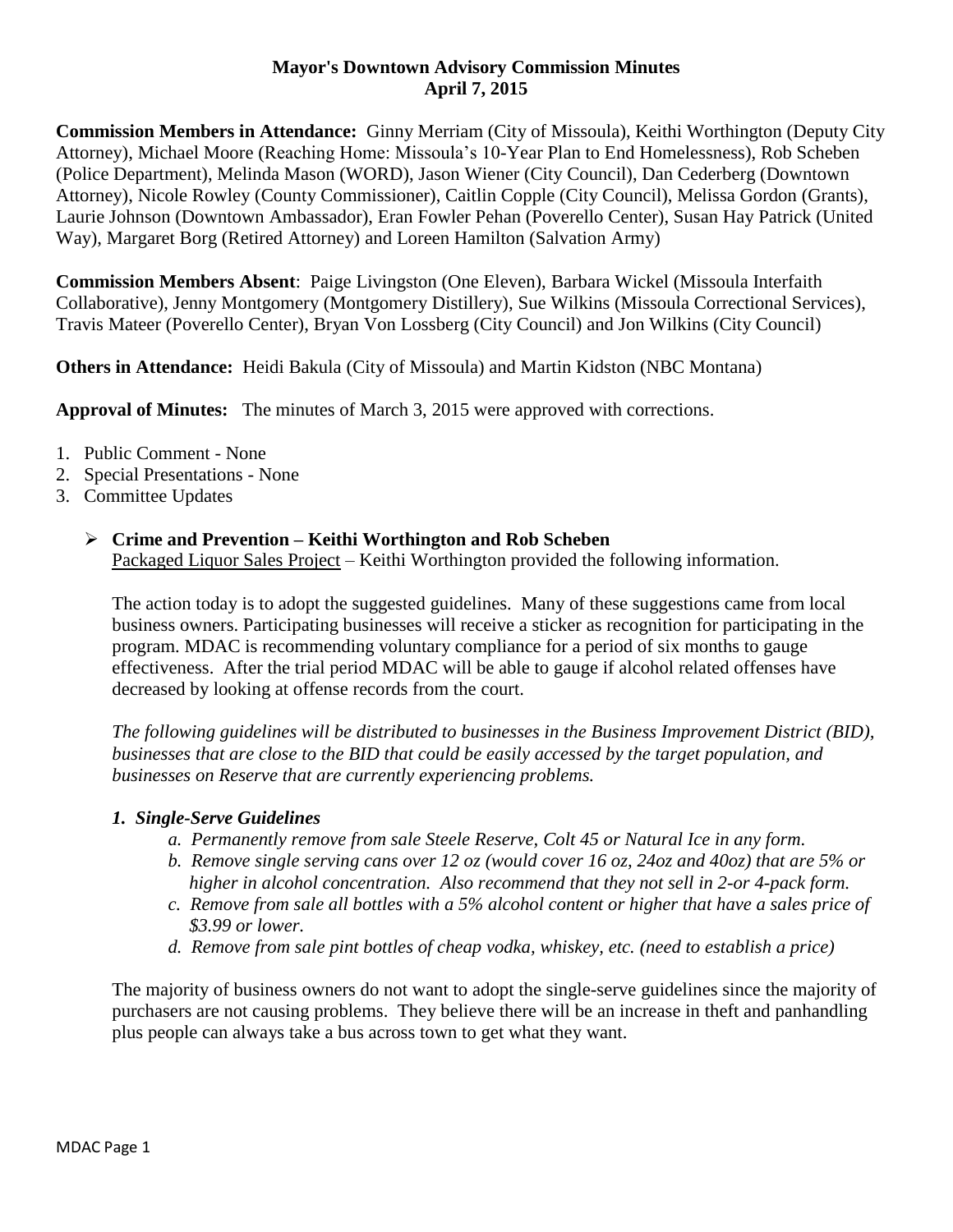## *2. No-Sell list.*

- *a. Top 15 individuals who have the most citations and negative police interactions in the last six month period. This list will be compiled using public record information from the Municipal Court, including sentencing information which includes a no-alcohol restriction and/or confirmation by Downtown Officer(s) that alcohol use is a significant contributing factor to offenses committed by the individuals on the list.*
- *b. Names, nicknames, descriptions and photos (when available) of the offenders will be provided to businesses that sell or serve alcohol, and businesses will be requested to not serve alcohol to these individuals.*
- *c. A new list will be generated every six months and sent to the cooperating businesses. If an offender has no citations in 6 months, they will be removed from the list.*

Alcohol servers must attend a mandatory state program in order to serve alcohol. One thought would be to tack on an extra half hour on to their training in order to provide information on how to respond to intoxicated people and people on the no-sell list.

If patrons of the businesses have complaints about being on the list they can be referred to Keithi or Rob Scheben. As it turns out, most businesses have generated their own no-sell list.

Ginny Merriam asked MDAC if they are interested in supporting only the no-sell list and everyone agreed that was the action they want to take. Since single-serve guidelines are not acceptable to all retailers MDAC will not pursue this – unless retailers are interested in doing it on their own.

## Next Steps

- 1. The pilot program for the no-sell list will begin on April 30, 2015 and end on October 30, 2015. Keithi or a volunteer will then go back to Missoula Downtown and the Business Improvement District Board and tell them what MDAC has come up with.
- 2. MDAC needs to decide on a name for the program. Ideas were as follows:
	- Partners for Responsible Alcohol Sales
	- Alcohol Retailers Partnership
	- Partners in Alcohol Sales Enforcement

The tentative name is the Retail Information Sharing Committee.

Follow up issue: Education – Many businesses showed an interest in training or education for their staff. Topics of interest include training on handling belligerent or intoxicated people, how to refuse service, crime hot spots within a business, safety issues for staff, etc. MDAC will explore this further.

Ideas for the program name will be taken back to the retailers; Ginny Merriam will think about logos, stickers or signs and prepare a press release. Keithi Worthington will write a one page description of the program.

Business owners also want to see the creation of an information sharing committee similar to the Loss Prevention Committee for Reserve Street businesses regarding risk awareness and crime prevention.